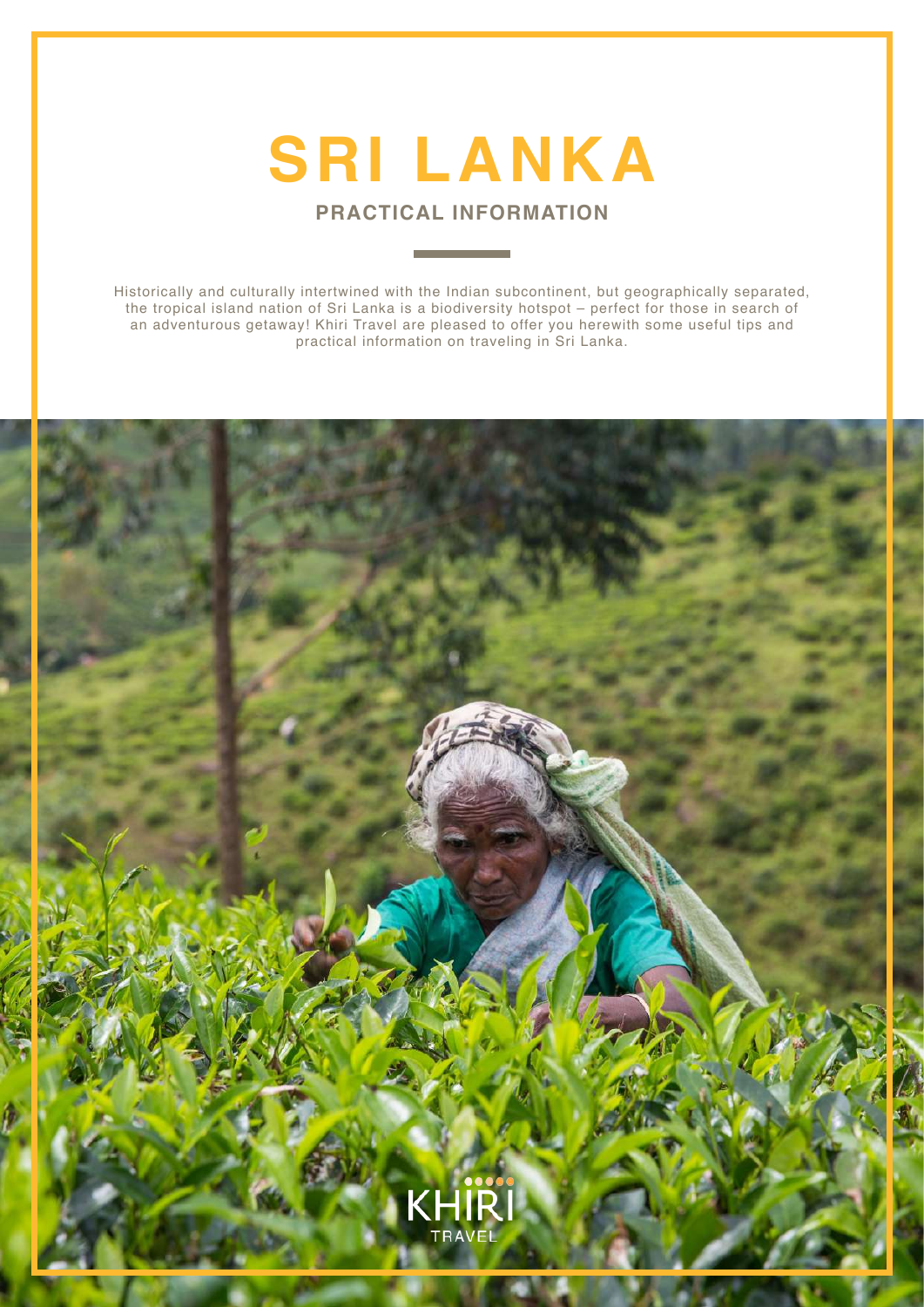#### **FAST FACTS**

**OFFICIAL NAME** Democratic Socialist Republic of Sri Lanka

**CAPITAL CITY** Sri Jayawardenepura Kotte (a suburb of the commercial capital and largest city, Colombo)

**TOTAL AREA** 65,610 km2

**CURRENCY** Sri Lankan rupee

**LANGUAGE** Sinhalese

**POPULATION** 21.5 million

#### **PEOPLE**

Sinhalese, Tamils, Moors, Burghers, Malays and Vedda (believed to be the original indigenous group to inhabit the island)

**RELIGION** Buddhism (Therevada)

**TIME ZONE**  $UTC + 5.30 hours$ 

**INTERNATIONAL DIALING CODE** +94

**ELECTRICITY** 220-240V

**DRIVING** Left hand side

### **PASSPORTS & VISAS**

Visas for Sri Lanka can be obtained on arrival at the airport, but we advise travelers to apply online prior to arriving, as this helps to avoid delays or long queues at the airport.

#### **MONEY**

The currency used in Sri Lanka is the Sri Lankan Rupee. International currency can be exchanged at the arrival lounge of the airport, however banks, moneychangers and hotels also exchange currency. Hotels will usually charge a higher commission. You may also use ATMs for money exchange – Visa and MasterCards are widely acceptable, however Amex cards are not so popular.

Important: Be sure to advise your bank and credit card company that you will be using your cards overseas before you leave, otherwise they may report a fraud alert on your account!

#### **HEALTH**

Overall, Sri Lanka is a very safe destination – but there are certain risks. For example, it isn't recommended to drink tap water. Mosquitos are also a risk, as Dengue Fever has been recorded in this country. We therefore recommend that travellers always apply mosquito repellent to ensure that they don't get bitten. In general street food is fine to eat, but of course we recommend using your best visual judgment to determine the hygienic quality of the vendor; if you are unsure, it's best to avoid it.









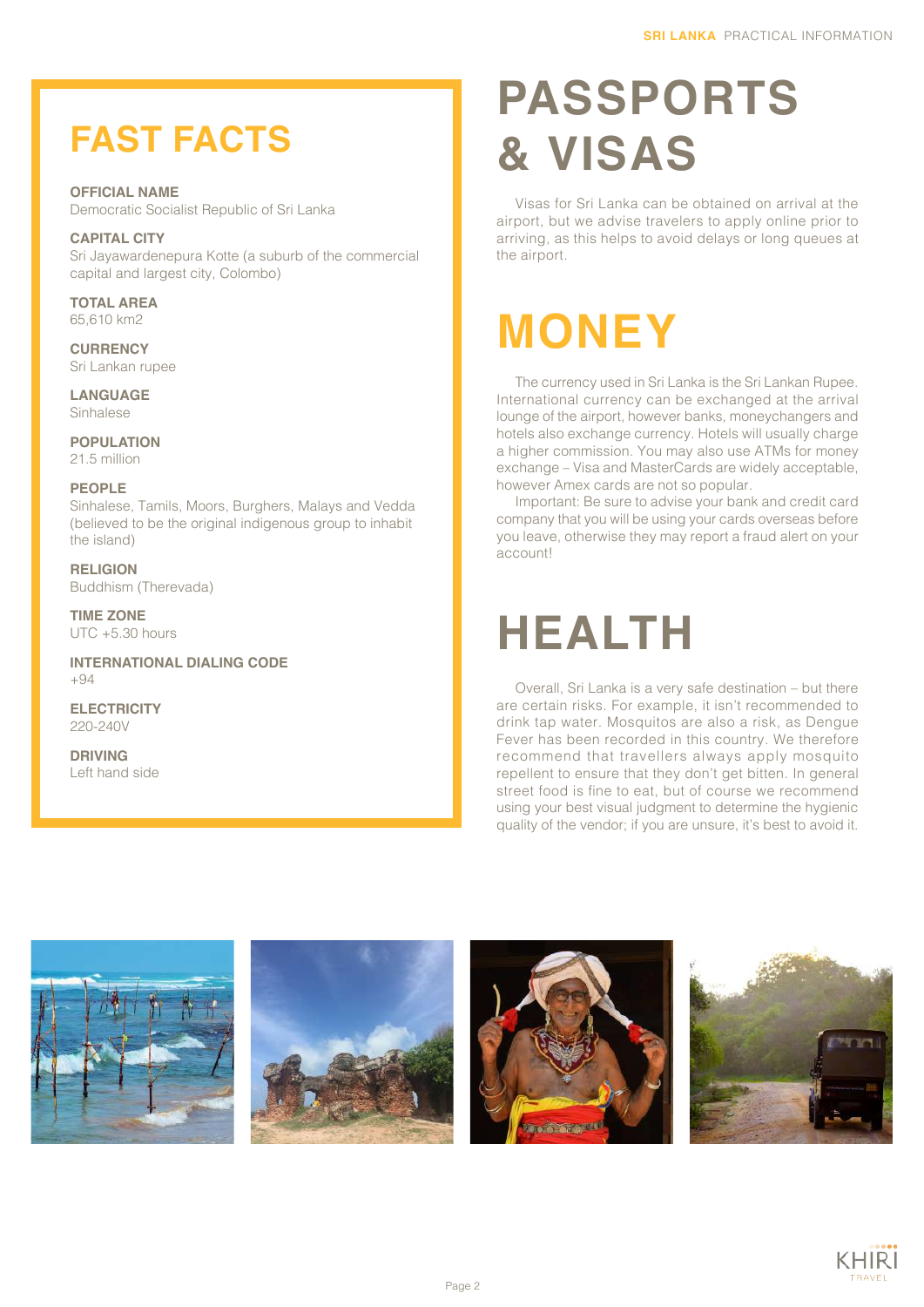#### **INTERNATIONAL AIRPORTS BY ISLAND AND CITY**

At present, Sri Lanka has two international airports; 'Bandaranaike International Airport' and 'Mattala Rajapaksa International Airport'. The former brings in most of the traffic and is located approximately 37km from the capital city of Colombo. Mattala Rajapaksa Airport is located in Hambantota, which is a 258km drive from Colombo along the southern expressway, which runs from Colombo to Matara.

#### **CLIMATE**

Sri Lanka has been categorized as a tropical island and the weather is pleasant throughout the year. However, as the global weather patterns are changing rapidly there could be few exceptions. You might encounter sudden rain showers, but there it's never too long before the sun shines again.

#### **The monsoon season can be categorized as follows:**

March-April: First Inter Monsoon Season May-September: Southwest Monsoon Season October-November: Second Inter Monsoon Season December-February: Northeast Monsoon Season

Detailed information on the monsoon seasons can be obtained through Sri Lanka's Department of Meteorology: http://www.meteo.gov.lk/index.php?lang=en



# **DONATIONS & GIFT GIVING**

Most sightseeing locations in Sri Lanka will have a fixed entrance fee, while various sites such as temples are happy to receive donations. Travelers can decide on the amount for themselves. Gifts can be given to worthy institutions; for example, village schools and orphanages. It is always better to check with the institution on their requirements before handing out gifts or donations, to make sure it best helps those in need.

## **COMMUNICATION**

Travelers can purchase local sim cards on arrival at the airport. There will be two or three service providers to choose from. The sim cards can be topped up at local communication centers throughout the island. Most of the hotels and cafés provide WI-FI for free, or at a reasonable price.

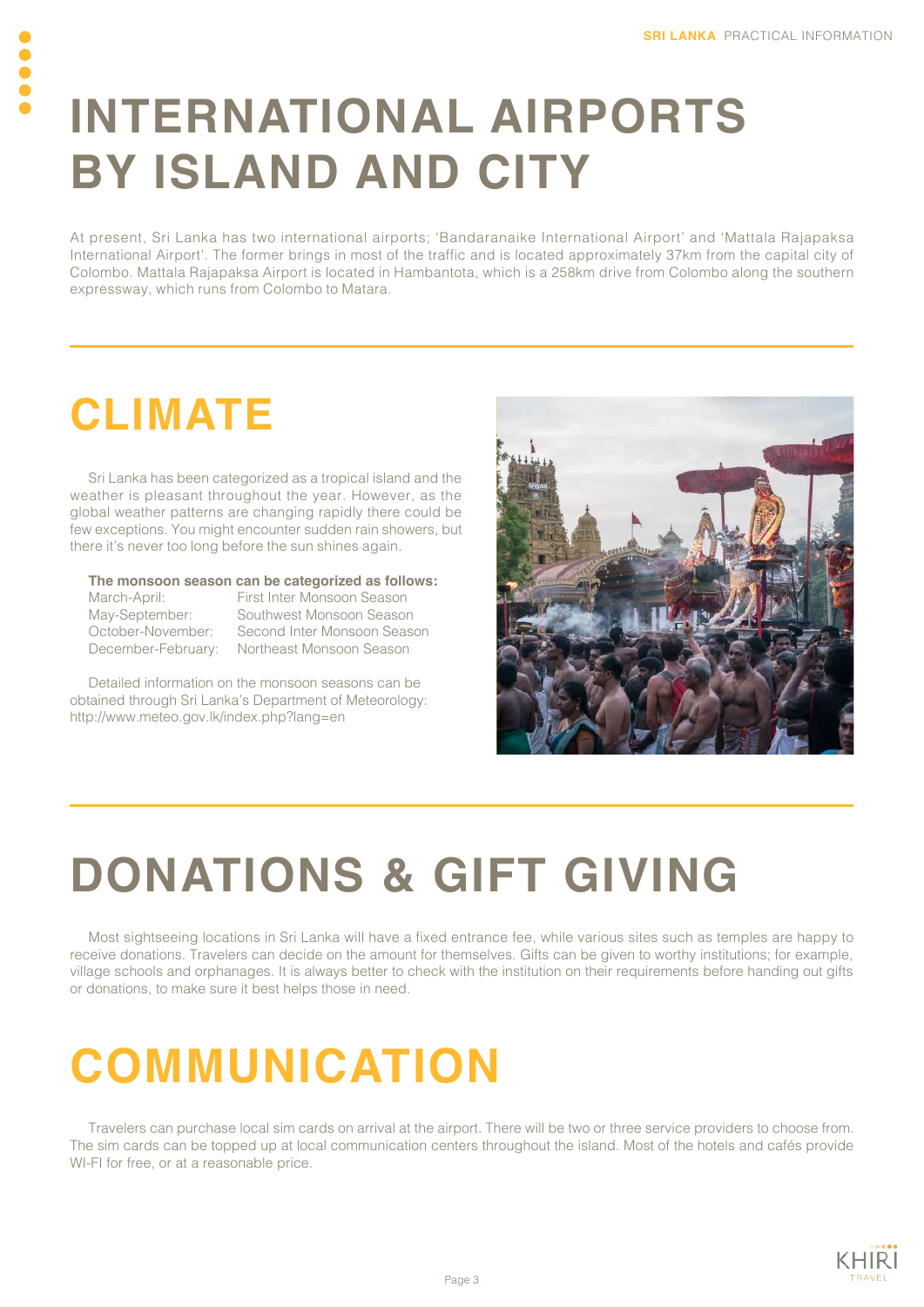# **CULTURAL DIFFERENCES**

Sri Lankans are very friendly and respectful to travelers, and will always take the extra effort to help you out in any situation – and this not done expecting a tip of any sort. 'Ayubowan', which means 'may you live longer', can be used to greet people at any time of the day. Sri Lanka is a multicultural country and the population predominantly consists of Sinhalese, Tamils, Muslims, Malays and

**OOO** 

Burghers.

All religions should be respected equally. When visiting religious sites it is compulsory to be decently dressed and it is better to avoid loud colors. No photographs should be taken with the back facing to any religious shrines as it is considered impolite.

### **DISPLAYS OF AFFECTION**

Kissing in public is not allowed in Sri Lanka due to local culture and practices; it is considered a private way of showing affection to your loved ones. However, there is no offence in handholding – or a simple hug, which is also a way of showing hospitality, affection and tenderness.

#### **SAFETY**

It is very safe to travel to any part of the island and the locals are very helpful and respectful towards travelers. Guests are encouraged to engage with the local communities and experience the local culture. However, it is advisable to follow the instructions of the local guide at all times.

#### **POYA DAYS**

The most common holiday is the Poya Day, which occurs every full moon and is important to Buddhists for religious observances. There are approximately 12 or 13 Poyas per year. Generally, shops and businesses are closed on Poya days, the sale of alcohol and fresh meat is forbidden, and entertainment is restricted.

## **LANGUAGE**

'Sinhalese' is the language spoken commonly by locals, and English is widely spoken throughout the country. Hence, communication will be relatively easy in Sri Lanka.

#### **PHOTOGRAPY**

You will find outstanding opportunities for photography.

- If you are bringing a digital camera, remember to bring extra storage cards, and a battery charger and/or extra batteries. Batteries can be charged at most hotels and lodges, but additional batteries or storage cards are difficult to purchase in small rural areas.
- Bring a reliable waterproof case or zip-lock plastic bags to protect your camera from humidity and rain or if your itinerary includes boat travel.
- Do not turn your back to a Buddhist statue when within a reasonable distance. This includes posing for pictures. It is ok to take photos of a statue, but all persons should be facing it.



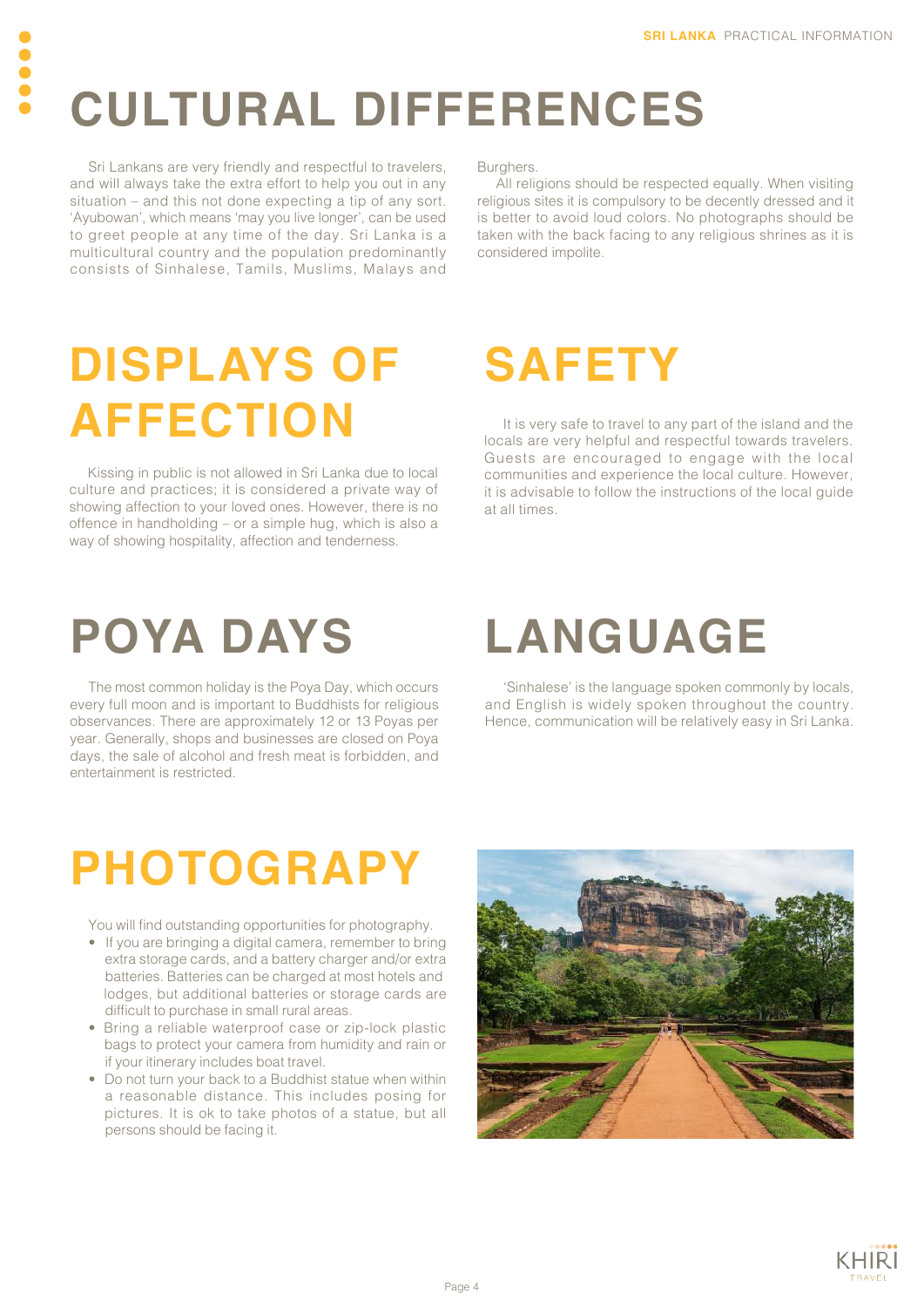#### **GRATUITIES**

Tipping is always at your discretion, although it is very common and expected throughout Sri Lanka. Below is a guideline to help you determine how much and when you will need to be prepared to tip. Please tip in Sri Lankan rupees whenever possible, especially for all local services; regional tour escorts and drivers can accept US dollars (in clean, new, unmarked denominations).

Most hotels in Sri Lanka have a tipping box where you can leave cash for the entire staff, rather than attempt to tip the myriad of staff you will encounter; ask at each reception desk. The managers will divide the tip amongst all service staff. The exception is for bellboys, whom you can tip about \$0.50 USD per bag. For most trips in Sri Lanka you can plan from \$20 - \$30 USD per person, per day in gratuities. Always be looking for opportunities to change into small denominations of local currency for tips, because change for larger denominations can sometimes be hard to come by.

- Escort and drivers can be tipped at the end of their service period.
- Local guides/boatmen can be tipped daily as they may change on a daily basis.
- Most restaurants automatically include a service charge of 10% so tipping at meals is not necessary.

#### **FOOD& DRINKS**

travel further out of the main tourist cities. Sri



## **CLOTHING AND PACKING FOR SRI LANKA**

Pack lightweight cotton-clothing or quick-dry apparel. All visitors must wear decent clothing to cover the body appropriately when visiting religious places. Shorts and sleeveless tops are not acceptable and this rule is strictly adhered to at all religious sites. Visitors should remove hats, caps, shoes and slippers when entering buildings and sites with religious monuments. Most of these places have a secure facility at the entrance for visitors to leave behind shoes and slippers for a small fee.

Pack layers of clothes, including a mid-weight jacket, gloves and hat for early-morning game safaris when temperatures can be chilly in winter. In general, dress is casual unless going to dinner at upscale hotels, restaurants, or theatres where you may want a nice skirt or pants. Good walking shoes or lightweight hiking boots are essential if you plan to do a lot of walking. Carry an extra pair of lightweight shoes or sandals to change into at the end of the day. Laundry service is available at most hotels where you'll be staying for at least two nights.

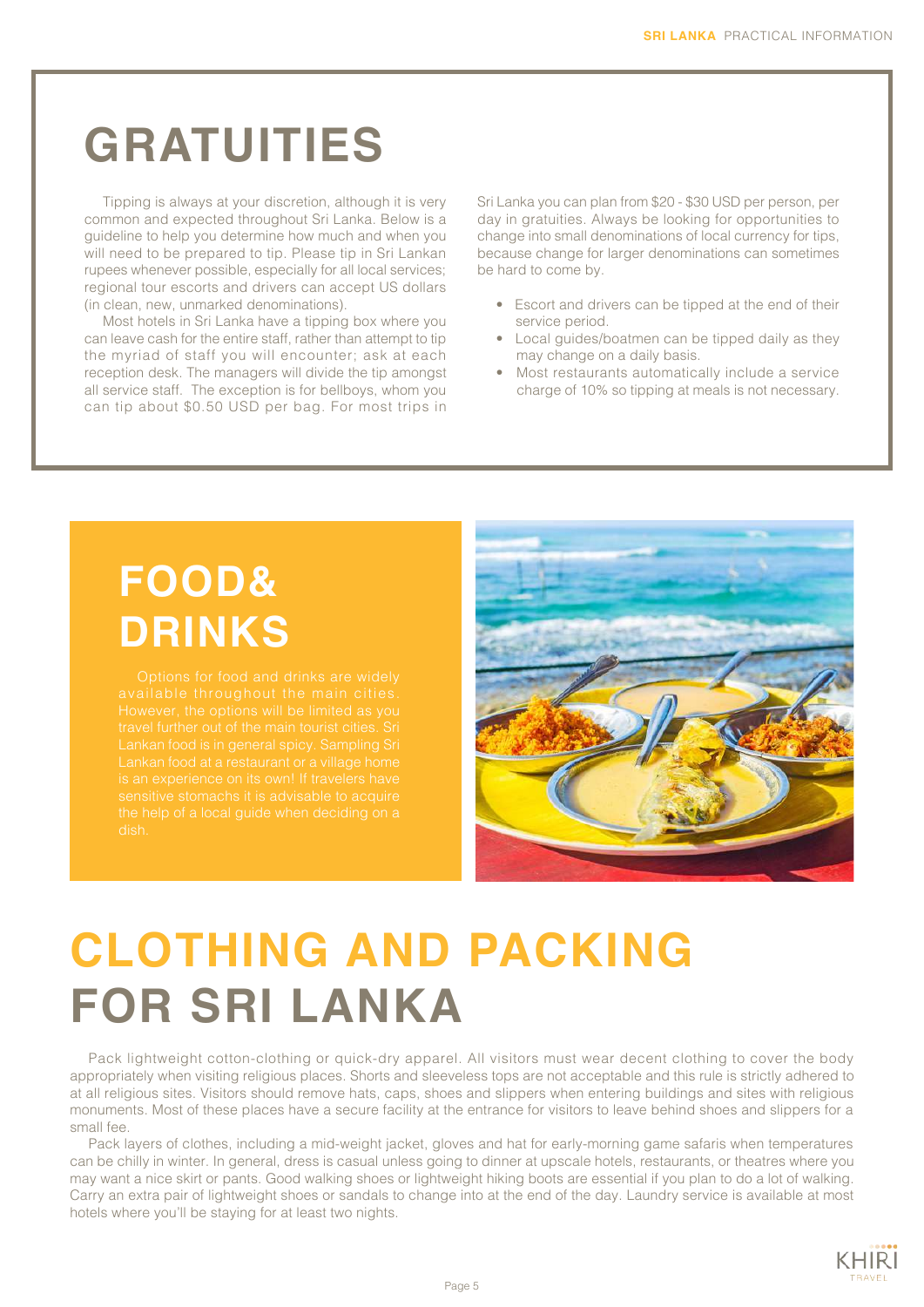## **TRAFFIC**

Mostly traffic is seen in Colombo during business hours (e.g. from 7am to 9am in the morning and from 4.30pm to 8pm in the evening). Also traffic can be seen during the days that Sri Lankans celebrate their main festivals (e.g. Vesak/New Year Holidays etc.). Recently the government introduced two expressways, one from Colombo to Galle and the other from the airport to Colombo. That proves to be an advantage for quick traveling.

#### **DRUGS**

Drug taking is not acceptable. If any person is caught using drugs in Sri Lanka, or importing drugs into the country, the police will arrest them and take legal action. Obvious physical and mental health concerns aside, one of the main reasons we recommend avoiding drugs in Sri Lanka is the risk of imprisonment.

## **MOSQUITOES**

The most common disease in urbanized areas is Dengue Fever. The number of victims contracting this disease has been increasing over the last few years. The government has initiated Dengue prevention campaigns throughout the island, starting from local schools to several institutes. As a precaution, we recommend that travelers use mosquito sprays or mosquito nets to avoid getting bitten. These items can be purchased from local pharmacies, supermarkets, or prior to leaving your home country.

## **TRAVEL TIMES**

Travel times can be challenging to determine, and Google Maps can be misleading as the road conditions influence travel times. While most of the road networks are very well developed and maintained, when traveling from one destination to another you may come across certain towns with poor road conditions that will slow down your drive time. Expect a few bumpy rides! Also, depending on the time of day you travel, your travel times may vary due to work and school peak hours. When traveling up to the mountain areas, the roads are winding and this also increases traveling time.

#### **LOCAL TRANSPORTATION**

When using local transport like Tuk Tuks, be mindful to drive with a Tuk Tuk that has a charging meter to avoid getting over charged. The best option is to download the most popular local Tuk Tuk hailing app – Pick Me. In addition, the UBER app works within Colombo.

#### **LOCAL MOBILE CONNECTION**

Once you meet your guide at the airport, please request his assistance to purchase a local sim card. Our recommended network is Dialog, as this has coverage at most locations.



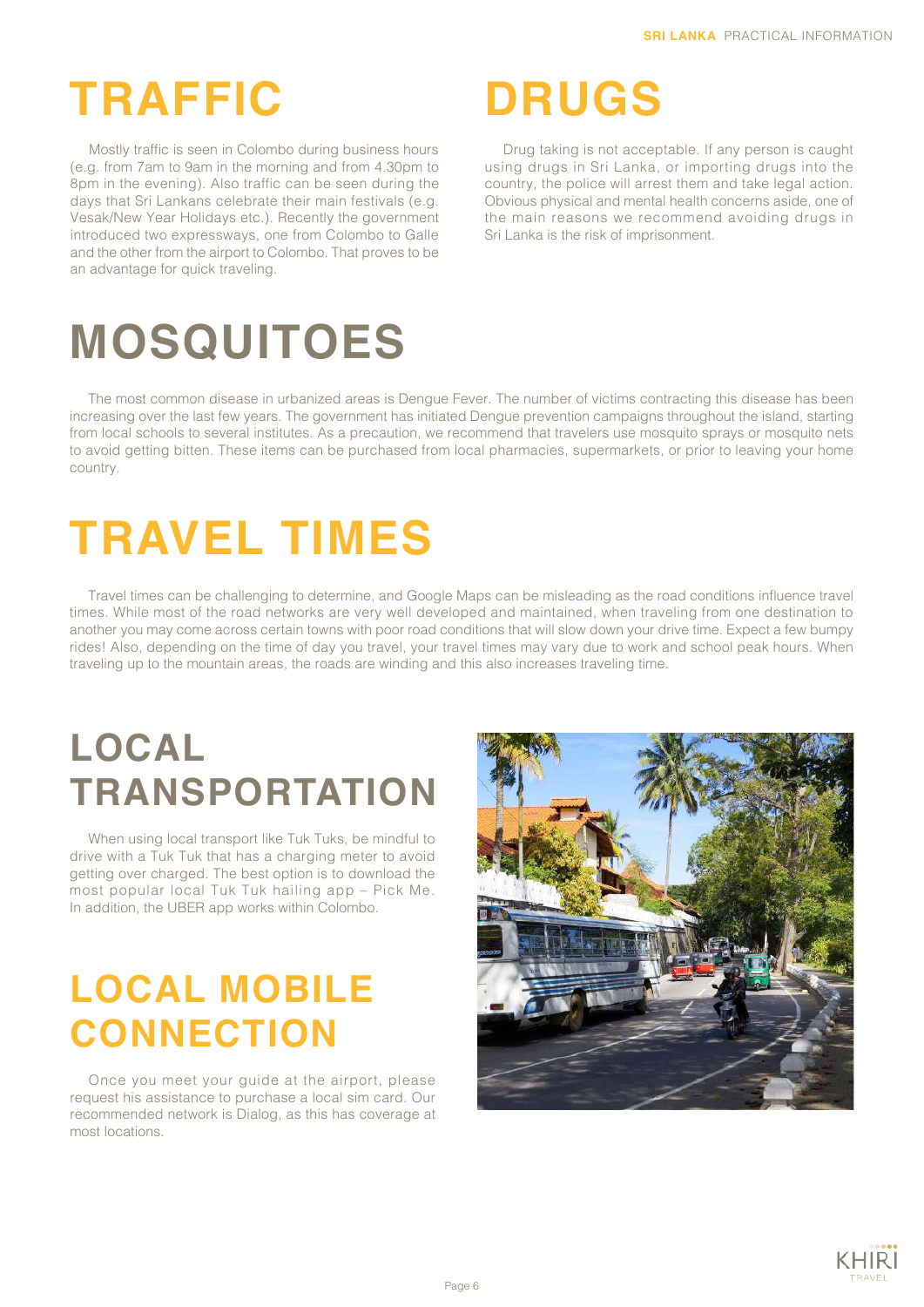## **PURCHASE OF TRAIN TICKETS**

The procedure for purchasing train tickets is quite complicated in Sri Lanka, as there is no online booking system. Usually the tickets open up for sale 30 days prior to the train ride date; demand is very high and tickets need to be purchased at the train stations, so there are often queues. Availability, train times, train compartment and seats cannot be guaranteed due to the high demand.



## **SUSTAINABILITY**

#### **Elephant rides and captive elephants**

This is something that we don't offer under any circumstance. We believe that it is a money making machine, and uses captive elephants for unethical purposes. Our view is that elephants belong in the wild and that's where our clients will see them, not at a perceived "orphanage" with dubious credentials.

#### **Plastic bottles**

Many hotels have adopted the concept of eliminating the use of plastic water bottles, however this is still a challenging procedure as certain areas have limited access to clean drinking water. Therefore, we suggest our guests use sealed plastic water bottles – we personally collect the used bottles and pass them on to recycling plants to minimize environmental damage while ensuring clients' health and safety.



#### **BEACHES**

Down south there are beaches like Bentota, Beruwala, Tangalla, Galle, Mirissa, and Unawatuna. They are mostly popular in winter. On the east coast the beaches are Pasikudah, Arugam Bay, Trincomalee, Nilaveli, which are mostly popular during summer.

Sunbathing can be done at private beaches owned by hotels, where it's acceptable for women to wear bathing suits and bikinis. It's not acceptable to sunbathe on public beaches.

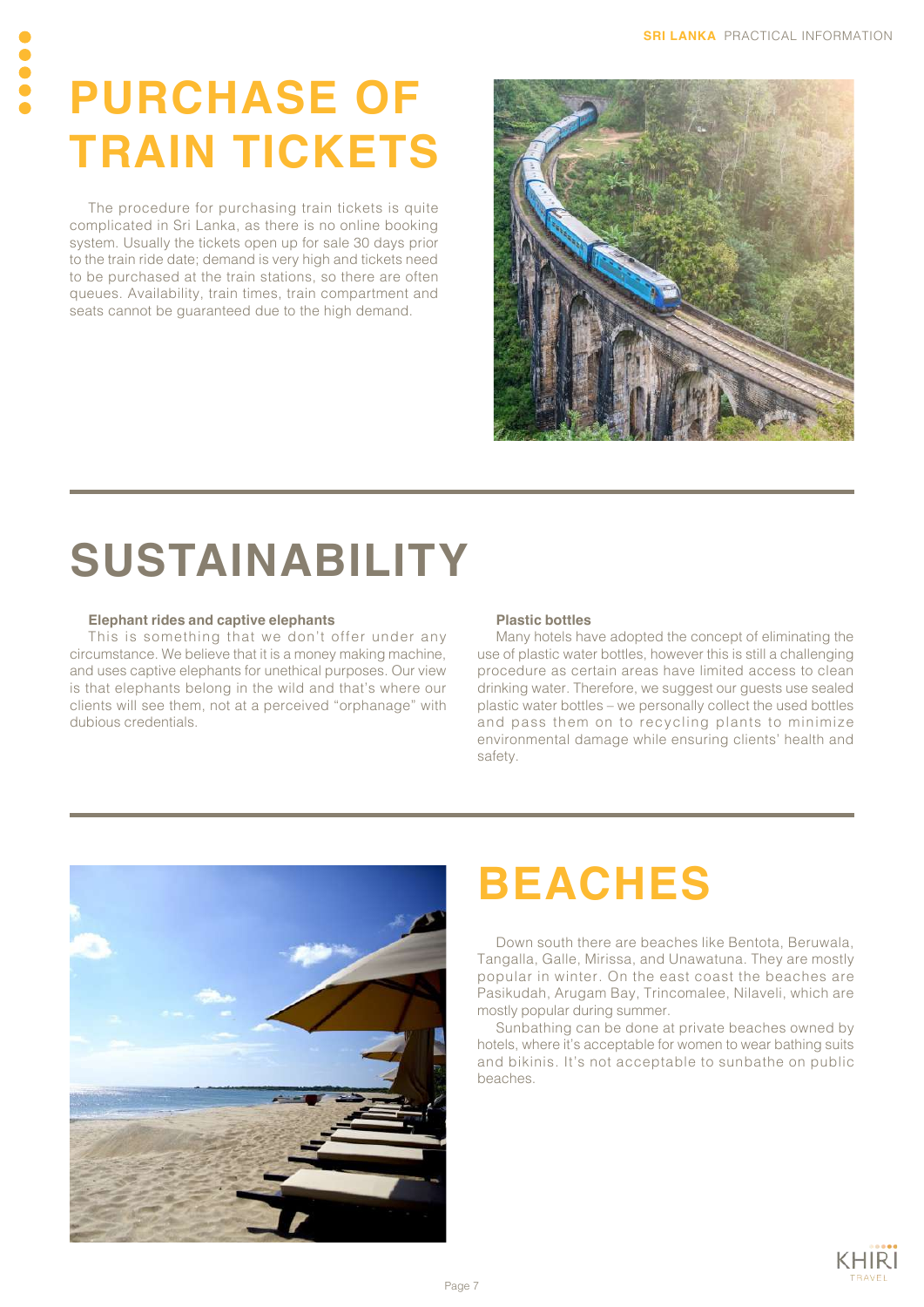#### **TREKKING & OTHER ADVENTUROUS ACTIVITIES**

Trekking in Sri Lanka can be done in some areas such as Horton Plains, Sinharaja Rain Forest and Knuckles Mountain Range. Travelers wishing to go on a trek must get advice and guidance from experienced trekkers. Guides can make travelers aware of accident risks, for example natural

disasters such as landslides, floods, draughts, and lightning. Attacks from wild animals can be a possible threat. We promote adventurous trekking based on the guidance given by professional tour guides.

#### **SCAMS**

Scams can occur in Sri Lanka. Occasionally shopkeepers attempt fraud by fooling customers, and we advise guests to be aware of overcharging at sights for entrance fees. There are three options for travelers to pay these sight entrance fees:

- 1) Pay the entrance fees along with the total package before arriving to Sri Lanka.
- 2) Pay the entrance fees at the beginning of the tour to the tour guide.
- 3) Pay the entrance fees on the spot.

Options one and two are safe for tourists, however the third option can leave you open to being overcharged. There are often a number of different guides collecting entrance fees on the spot, and they may charge different rates or a "premium" fee for tourists.